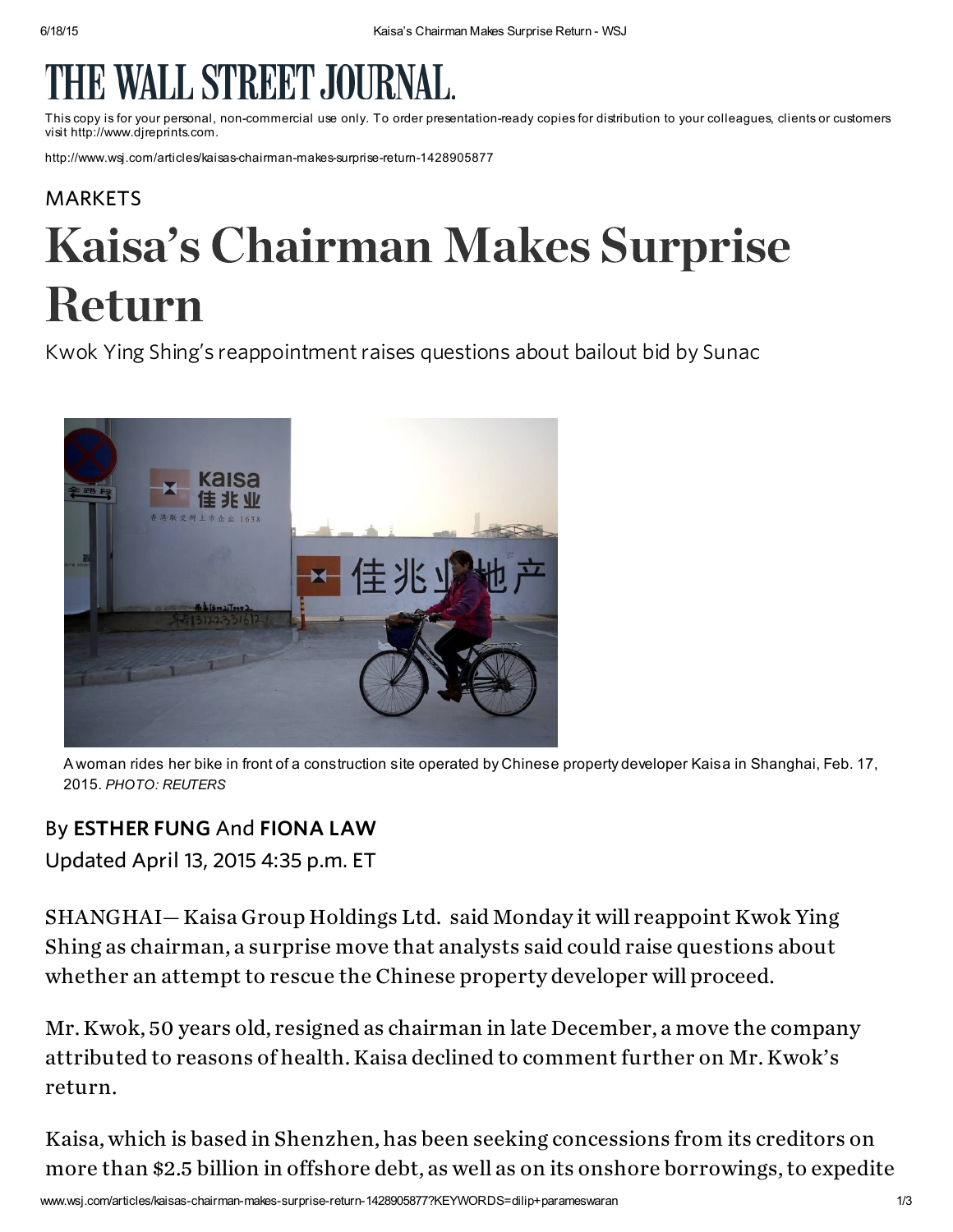a bailout bid by another property developer, Sunac China [Holdings](http://quotes.wsj.com/HK/XHKG/1918) Ltd.

"Mr. Kwok's return might signal that the Sunac acquisition willnot go through," said ChuanyiZhou, a credit analyst at Lucror Analytics.

The company's troubles date back to November, when the Urban Planning Land and Resources Commission in Shenzhen, Kaisa's home city, blocked sales of units in 11 of Kaisa's projects there, cutting into the flow of cash the firm needs to meet its obligations. The developer and local authorities haven't provided an explanation, but analysts speculated at the time that the block could have been meant to pressure Mr. Kwok into cooperating with investigations into alleged corruption involving a Shenzhen official.

After Mr. Kwok left, some other senior executives departed as well, and the company was late in making an interest payment on a bond, prompting other creditors to demand repayment. Courts both in Shenzhen and elsewhere in China froze some of Kaisa's bank accounts.

Last week, the Shenzhen [government](http://www.wsj.com/articles/chinas-kaisa-says-some-property-sales-restrictions-have-been-lifted-by-shenzhen-authorities-1428558866) partially lifted sale restrictions on Kaisa's property units. One shareholder, Sino Life Insurance Co., extended a 1.377 billion yuan (\$222 million) loan to the property developer.

"Following recent news about a partial unlocking of some property units in Shenzhen and Sino Life's loan to Kaisa…Mr. Kwok Ying Shing may have reached an agreement with the government to cooperate in the anticorruption drive and resume his duties," said Ms.Zhou.

People familiar with the matter said Sunac seemed surprised by Mr. Kwok's return, but said that talks on the proposed acquisition are continuing. Sunac declined to comment on Mr. Kwok's reappointment.

Some analysts said that Mr. Kwok's return could benefit the company because he would have more incentive to keep Kaisa afloat. And investors appeared to welcome the reappointment.

Kaisa's series of \$2.5 billion of offshore bonds rose three to four cents Monday and were trading at 67 to 68 cents on the dollar.

"The market is taking this [chairman returning] as a positive news," said Frank Huang, a fixed-income trader at SinoPac Securities in Hong Kong. "But I think the outlook for